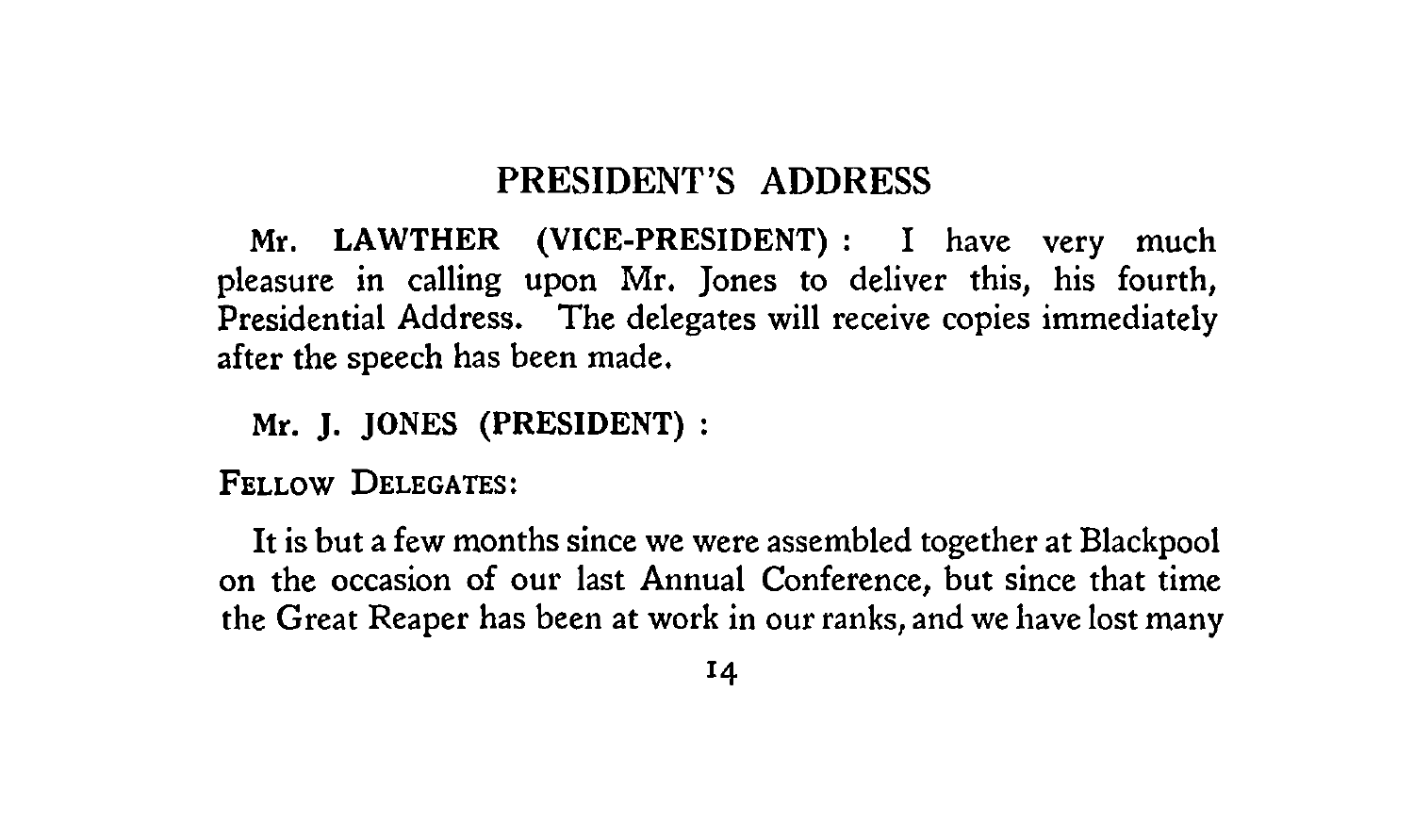old friends and comrades who then shared our work and responsibilities. Guy Rowson, of Lancashire; D. L. Davies, of South Wales; Thomas Greenall, of Lancashire; Oliver Wright, of Derbyshire; J. Smith, of Group No. i; Isaac Eccleston, of Cannock; and John Potts and Herbert Smith, of Yorkshire. All these were men of character, men whose loss will be deeply felt in the coalfields, and men whose worth and work will ever remain green in our memories. Some of these men were in the flower of their early manhood; others had lived long, hard and full lives; but all had one outstanding characteristic, both the young and the old. Both those whom we had sent to the House of Commons and those who were still in the coalfields had one central purpose in their lives*—to be of service to their fellows.* For this we honour them, and from the same ennobling fount we take inspiration and courage to go forward, in our separate ways striving to the utmost of our ability to further the interests of the men whom we are privileged to serve.

We have also to deplore the loss of many other old servants and members of the Federation, and particularly do we deplore the toll which continues to be taken of those who work in the pits. To all our old comrades, to all of those brave men who have lost their lives during the last twelve months, I would ask you to pay your tribute, and at the same time to offer your heart-felt sympathy to the bereaved families.

## SAFETY IN MINES

Notwithstanding the invention of safety devices; despite the continual research which is being made into safety questions, this year we have again experienced one of those large-scale explosions which cause so much havoc in the coalfields, and bring such great sorrow in their wake. The shocking disaster at Duckmanton Colliery, Derbyshire, has made it imperative that the Royal Commission on Safety in Mines shall issue its Report without further delay. It is but natural that so important and so complex a question should be the subject of a most thorough investigation, but the Commission has now been in existence for nearly three years, and it is nearly two years since we submitted our own evidence to it. Further time must necessarily elapse before legislative effect can be given to such recommendations as the Commission may make, and we do earnestly hope, therefore, that its conclusions may soon be forthcoming. In the meantime, we are pleased that though our long sustained struggle for the compulsory adoption of an automatic gas detector in gaseous mines has not yet borne fruit, the regulations which have recently been issued, limited as their effect will be, are undoubtedly a step in the right direction, in that they do ensure systematic effort towards Gas Detection. They do not, however, go far enough, and as the proposed Regulations do not contain a provision for the compulsory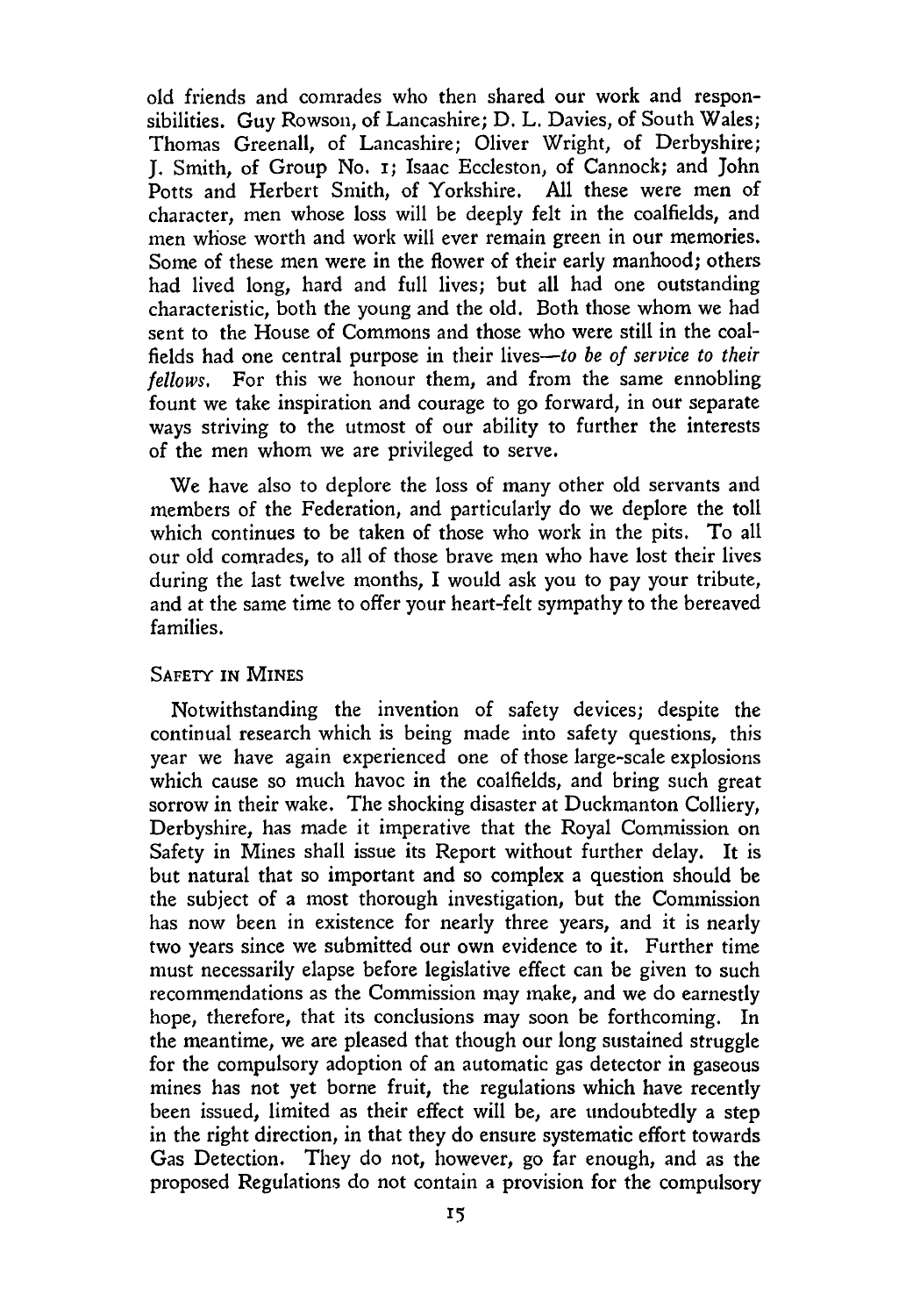result and foredoomed to failure from the start. Rather, it would be better policy, I think, to concentrate on our own position. It may be said that we have already submitted a case to both the Government and the owners, but without result. I respectfully suggest that the Federation has not yet put up a reasoned case for a reduction of hours; true, we are indebted to the Secretary for the useful information which he compiled from various sources and submitted to us last year, but what we want now is a carefully reasoned and documented case for a reduction of hours in the light of modern mining conditions. I am confident that such a case would carry great weight with all thoughtful and progressive people and that it would provide a real basis to our work for a reduction of the working day.

#### COAL-OIL INDUSTRY

There are certain other problems before us which are no less pressing than the immediate questions of hours and wages. In the address I submitted to you at Rhyl some three years ago, I submitted an analysis of the forces which were at work in reducing the volume of mining employment: the supersession of coal by oil and other substitutes, the continual advance of technical processes for fuel economy, the development of foreign coalfields, the world-wide policy of self-sufficiency, and so on. It must not be forgotten that ' these forces are still at work and that their progress is being accelerated day by day. At present their effect is masked by the demand for coal caused by the re-armament programme and by the general improvement in trade which has taken place in the last few years. But the re-armament programme will not last for ever and grave fears are now entertained that a recession in trade has already begun; but even now we have a great unemployment problem. *What will the position be in a few years time?* Is it not our imperative duty to the men we represent to do everything possible to meet the situation which must inevitably arise? We should formulate our own plans for meeting such a situation and press them upon the Government at every conceivable opportunity; I say emphatically that self-help is the best help and that it is our plain duty to visualise and plan now for the great problems which must inevitably confront the mining communities.

It is clear that in future coal will be regarded more as the raw material for the manufacture of other products than as a material for immediate use, and here obviously the development of a big coal-oil industry is to us a matter of the first importance, as such a development would be the means of employment in the coal industry to an almost unlimited extent. On this question the report of the Falmouth Committee is unpromising but we have to remember that the Falmouth Committee examined this question mainly from the narrow angle of cost—a factor which must necessarily change—and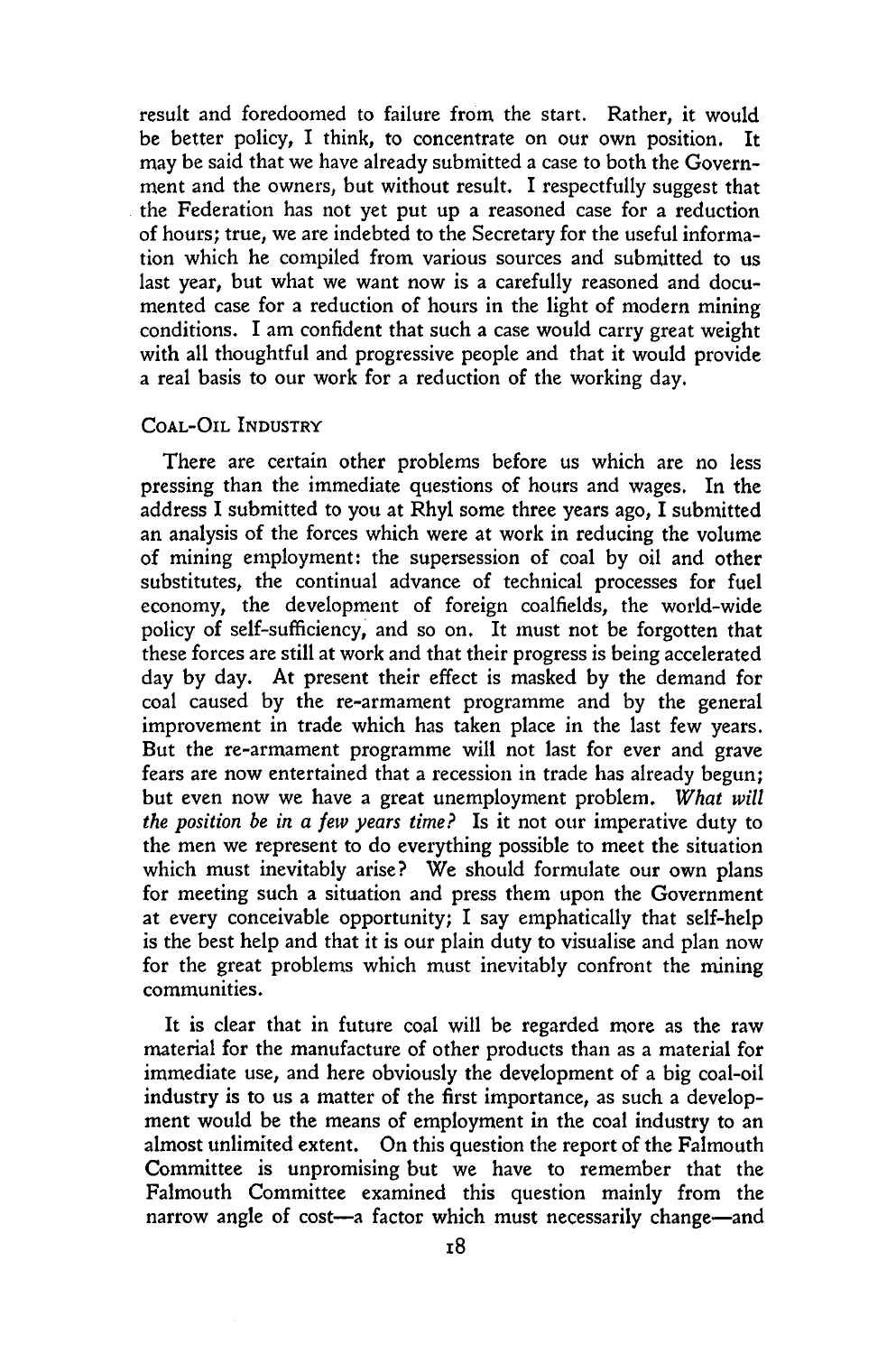not from the wider aspects of the advantages of such a development to the coal industry and to the social and economic life of the country. The question has now been examined from these wider aspects by a Committee of our Mining Members of Parliament, and their views and conclusions have recently been published by the Labour Party in the pamphlet "Labour's Plan for Oil from Coal." I most heartily commend this work; we cannot give too much time and thought to this all-important question, and I say unhesitatingly that if the Federation is to take its proper place in the industry and fulfil its responsibilities to its members, it must take up this question and prosecute it with all the power at its command. The technical difficulties of producing oil from coal have now been overcome; but there remains the difficult task of convincing the country that the development of a big coal-oil industry in this country, with its attendant by-products, would be in the national interests after due consideration is given to all the factors involved in it. We believe deeply and sincerely that such a development *would be* in the interests not only of the coal industry but of the country as a whole, and I sincerely hope that the Federation will spare no effort to convince the country of this truth.

### DISTRIBUTION OF COAL

We are pleased to note that the Government has appointed a Committee to inquire into the costs of coal distribution with particular reference to the difference between the pit-head price and the price charged to the domestic consumer. As our wages are largely governed by the pit-head proceeds of the industry, which in turn are greatly influenced by the costs of distribution, it is clear that this is a matter of great importance to us. In presenting its evidence to the Committee the Federation will need, however, to make the closest possible study of *organisation* in regard to both transport and distribution. To this problem of distribution I will return later. This question is also bound up with the question of organisation, and if it is not approached from this angle then, as was shown by the Duncan and other inquiries, the results are not likely to afford us any great satisfaction.

## TRANSFORMATION OF THE M.F,G.B. INTO ONE NATIONAL UNION

These then are some of the tasks which lie immediately ahead of us. They are great tasks, and to cope with them successfully we shall require to be a closer, a more united force. They are, indeed, fitting tasks for the great new organisation which we now hope to bring into being. Our proposals in that respect have already been put before you by the Executive Committee, and as they are likely to be long and anxiously debated at the Conference I will not comment upon them here. I would emphasise, however, that no organisation can hope successfully to surmount these great tasks unless it has a positive